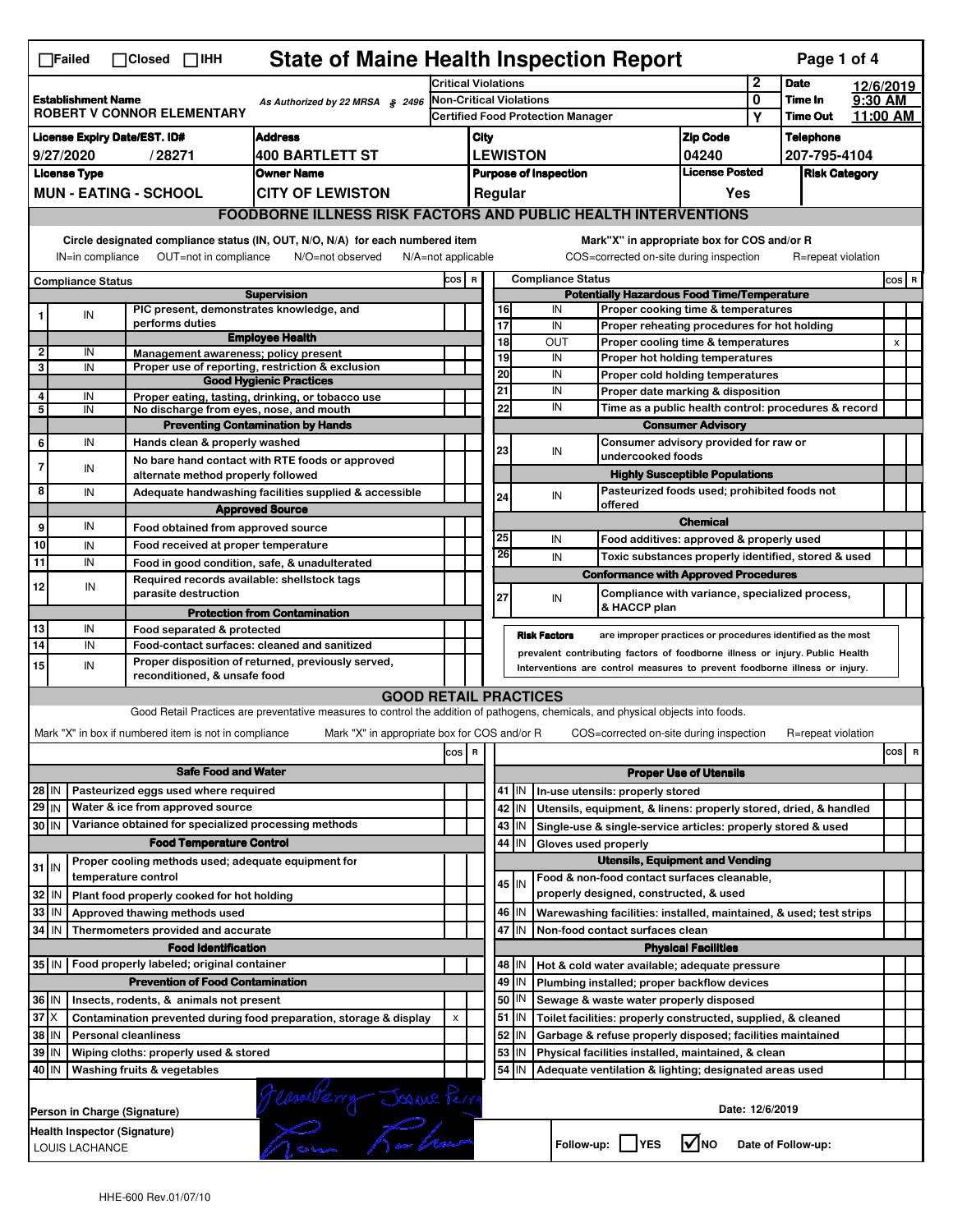|                                                                |                                          | <b>State of Maine Health Inspection Report</b> |                                 | Page 2 of 4  |                    |                                  |  |  |  |  |  |
|----------------------------------------------------------------|------------------------------------------|------------------------------------------------|---------------------------------|--------------|--------------------|----------------------------------|--|--|--|--|--|
| <b>Establishment Name</b><br><b>ROBERT V CONNOR ELEMENTARY</b> |                                          | As Authorized by 22 MRSA § 2496                | 12/6/2019<br><b>Date</b>        |              |                    |                                  |  |  |  |  |  |
| License Expiry Date/EST. ID#<br>9/27/2020<br>/28271            | <b>Address</b><br><b>400 BARTLETT ST</b> |                                                | City / State<br><b>LEWISTON</b> | MЕ           | Zip Code<br>104240 | <b>Telephone</b><br>207-795-4104 |  |  |  |  |  |
| <b>Temperature Observations</b>                                |                                          |                                                |                                 |              |                    |                                  |  |  |  |  |  |
| Location<br>Temperature                                        |                                          |                                                |                                 | <b>Notes</b> |                    |                                  |  |  |  |  |  |
| Corn                                                           | $38*$                                    | Cold holding                                   |                                 |              |                    |                                  |  |  |  |  |  |

| Water           | 106*         | Hand wash   |
|-----------------|--------------|-------------|
| Taco meat       | $48^{\ast}$  | Walk in 1   |
| Pepperoni       | $38^{\ast}$  | Walk in 2   |
| Popcorn chicken | 165*         | Hot holding |
| Coleslaw        | $40^{\star}$ | Salad bar   |
| Auto dish       | 162*/192*    | Wash/rinse  |



**Date: 12/6/2019**

HHE-601(a)Rev.01/07/10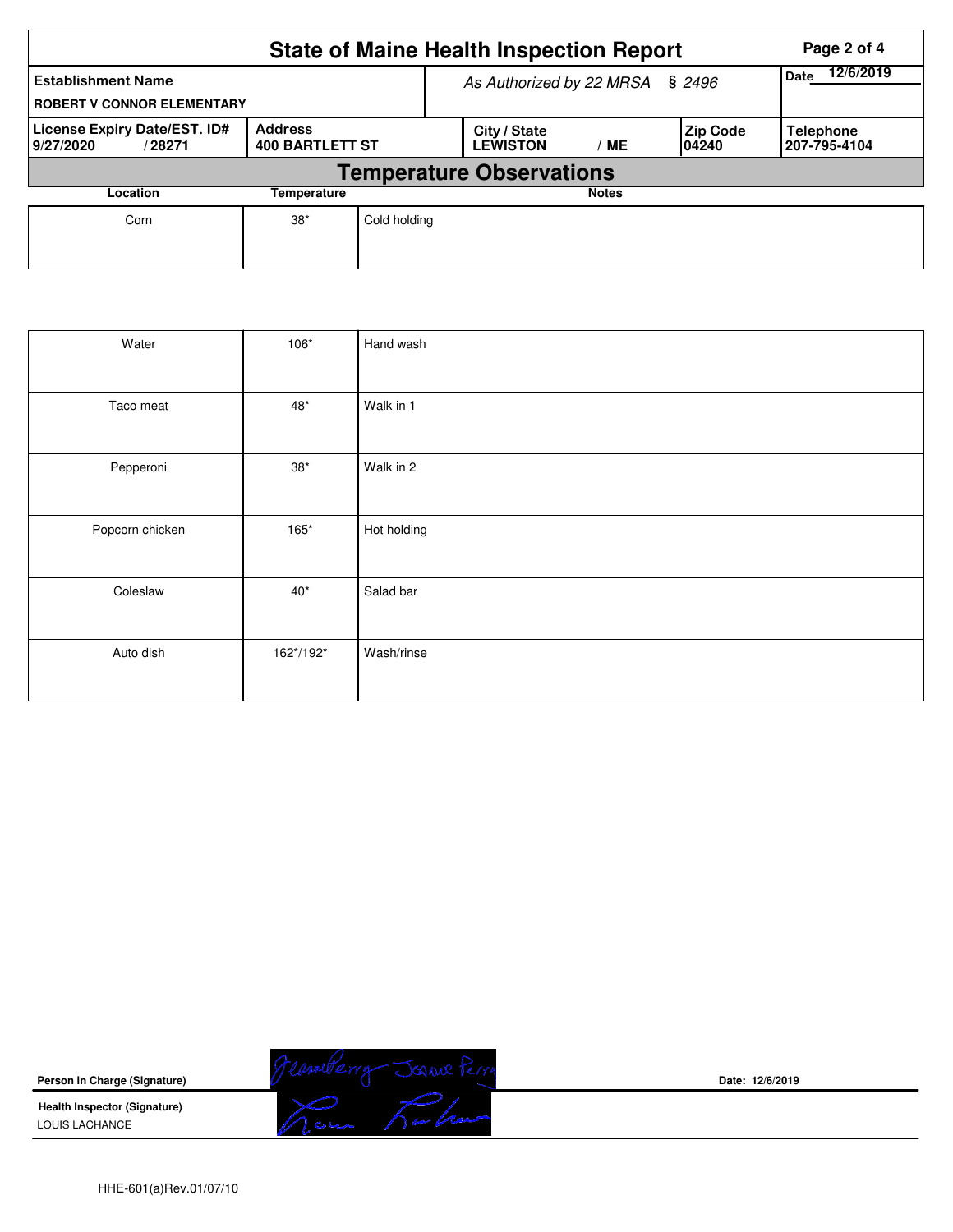| <b>State of Maine Health Inspection Report</b>                                                                                                     |                                          |                                 |           |                          |  |  |  |  |  |  |
|----------------------------------------------------------------------------------------------------------------------------------------------------|------------------------------------------|---------------------------------|-----------|--------------------------|--|--|--|--|--|--|
| Date<br><b>Establishment Name</b><br><b>ROBERT V CONNOR ELEMENTARY</b>                                                                             |                                          |                                 |           |                          |  |  |  |  |  |  |
| License Expiry Date/EST. ID#<br>9/27/2020<br>/ 28271                                                                                               | <b>Address</b><br><b>400 BARTLETT ST</b> | City / State<br><b>LEWISTON</b> | <b>ME</b> | <b>Zip Code</b><br>04240 |  |  |  |  |  |  |
| <b>Observations and Corrective Actions</b>                                                                                                         |                                          |                                 |           |                          |  |  |  |  |  |  |
| Violations cited in this report must be corrected within the time frames below, or as stated in sections<br>8-405.11 and 8-406.11 of the Food Code |                                          |                                 |           |                          |  |  |  |  |  |  |

18: 3-501.14.(A): C: Cooked Potentially hazardous food not cooled to the proper temperature within the proper time periods per code.

INSPECTOR NOTES: Taco meat had elevated temperature due to improper cooling. Surrounding food items all at 40\* or less. Taco meat discarded. \*COS

37: 3-306.11: C: Food on display not protected by packaging, service line, food guards, or display cases.

INSPECTOR NOTES: Edible skin fruit not protected by packaging or sneeze guard. \*COS



**Date: 12/6/2019**